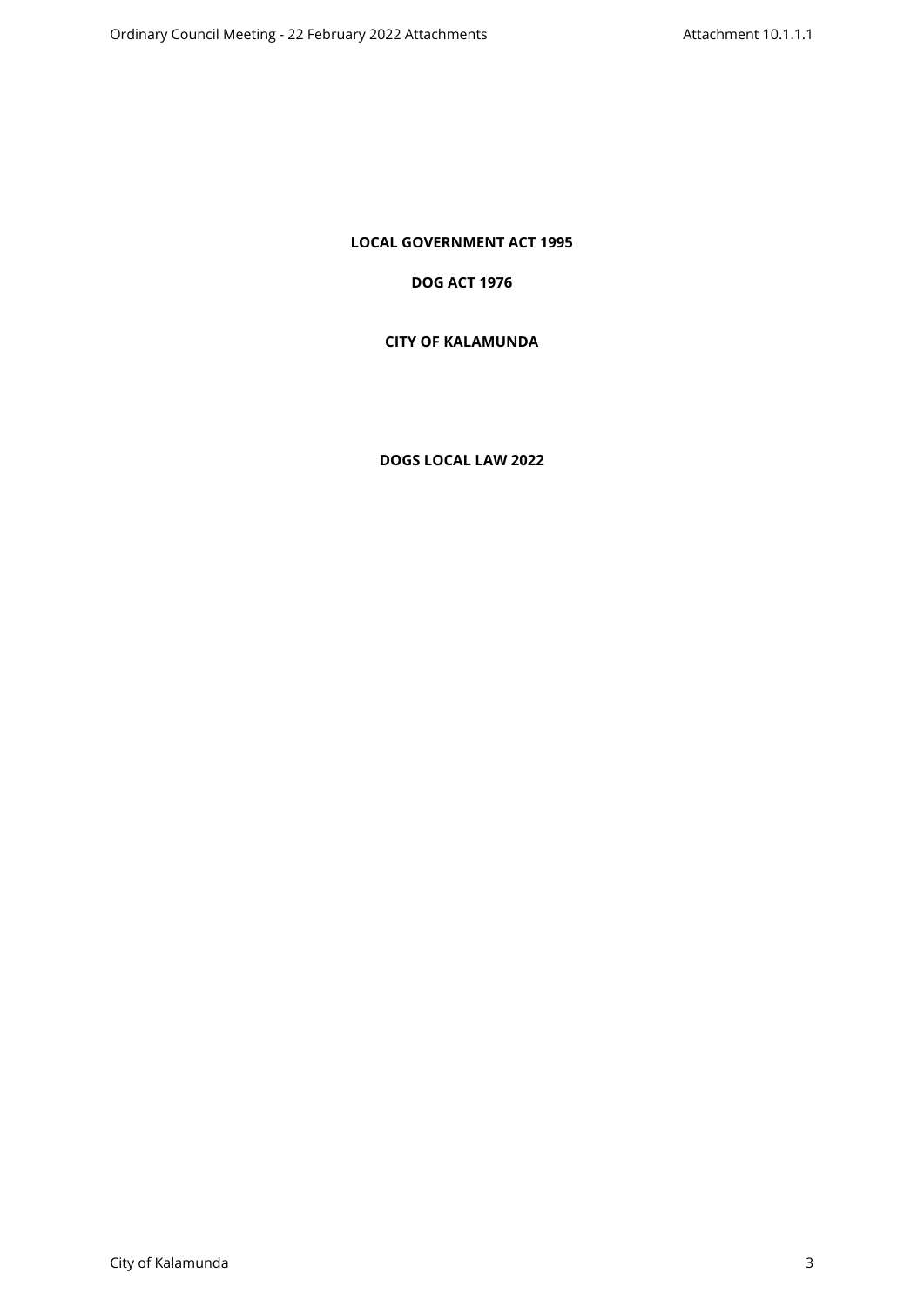### **TABLE OF CONTENT**

| <b>PART 1-PRELIMINARY</b>   |                                                            |  |  |  |
|-----------------------------|------------------------------------------------------------|--|--|--|
| 1.1                         | <b>Citation</b>                                            |  |  |  |
| 1.2                         | Commencement                                               |  |  |  |
| 1.3                         | <b>Application</b>                                         |  |  |  |
| 1.4                         | <b>Repeal</b>                                              |  |  |  |
| 1.5                         | <b>Definitions</b>                                         |  |  |  |
|                             | <b>PART 2-IMPOUNDING OF DOGS</b>                           |  |  |  |
| 2.1                         | <b>Fees and charges</b>                                    |  |  |  |
| 2.2                         | Attendance of authorised person at dog management facility |  |  |  |
| 2.3                         | <b>Release of impounded dog</b>                            |  |  |  |
| 2.4                         | <b>Unauthorised release</b>                                |  |  |  |
|                             | <b>PART 3-KEEPING OF DOGS</b>                              |  |  |  |
| 3.1                         | Dogs to be confined                                        |  |  |  |
| 3.2                         | Limitation on the number of dogs                           |  |  |  |
| 3.3                         | Application to keep additional dog or dogs                 |  |  |  |
| 3.4                         | <b>Determination of application</b>                        |  |  |  |
| 3.5                         | Where application cannot be approved                       |  |  |  |
| 3.6                         | <b>Conditions of approval</b>                              |  |  |  |
| 3.7                         | Revocation of licence to keep additional dogs              |  |  |  |
|                             | <b>PART 4-APPROVED KENNEL ESTABLISHMENTS</b>               |  |  |  |
| 4.1                         | Application for licence for approved kennel establishment  |  |  |  |
| 4.2                         | Notice of proposed use                                     |  |  |  |
| 4.3                         | <b>Exemption from notice requirements</b>                  |  |  |  |
| 4.4                         | When application can be determined                         |  |  |  |
| 4.5                         | <b>Determination of application</b>                        |  |  |  |
| 4.6                         | Where application cannot be approved                       |  |  |  |
| 4.7                         | <b>Conditions of approval</b>                              |  |  |  |
| 4.8                         | <b>Fees</b>                                                |  |  |  |
| 4.9                         | <b>Form of licence</b>                                     |  |  |  |
| 4.10                        | <b>Period of licence</b>                                   |  |  |  |
| 4.11                        | Variation or cancellation of licence                       |  |  |  |
| 4.12                        | <b>Transfer</b>                                            |  |  |  |
| 4.13                        | <b>Notification</b>                                        |  |  |  |
| 4.14                        | <b>Objections and appeals</b>                              |  |  |  |
| 4.15                        | <b>Inspection of kennel</b>                                |  |  |  |
|                             | <b>PART 5-DOGS IN PUBLIC PLACES</b>                        |  |  |  |
| 5.1                         | Places where dogs are prohibited absolutely                |  |  |  |
| 5.2                         | Places which are dog exercise areas                        |  |  |  |
| <b>PART 6-MISCELLANEOUS</b> |                                                            |  |  |  |
| 6.1                         | <b>Fees and charges</b>                                    |  |  |  |
| 6.2                         | <b>Offence to excrete</b>                                  |  |  |  |
|                             |                                                            |  |  |  |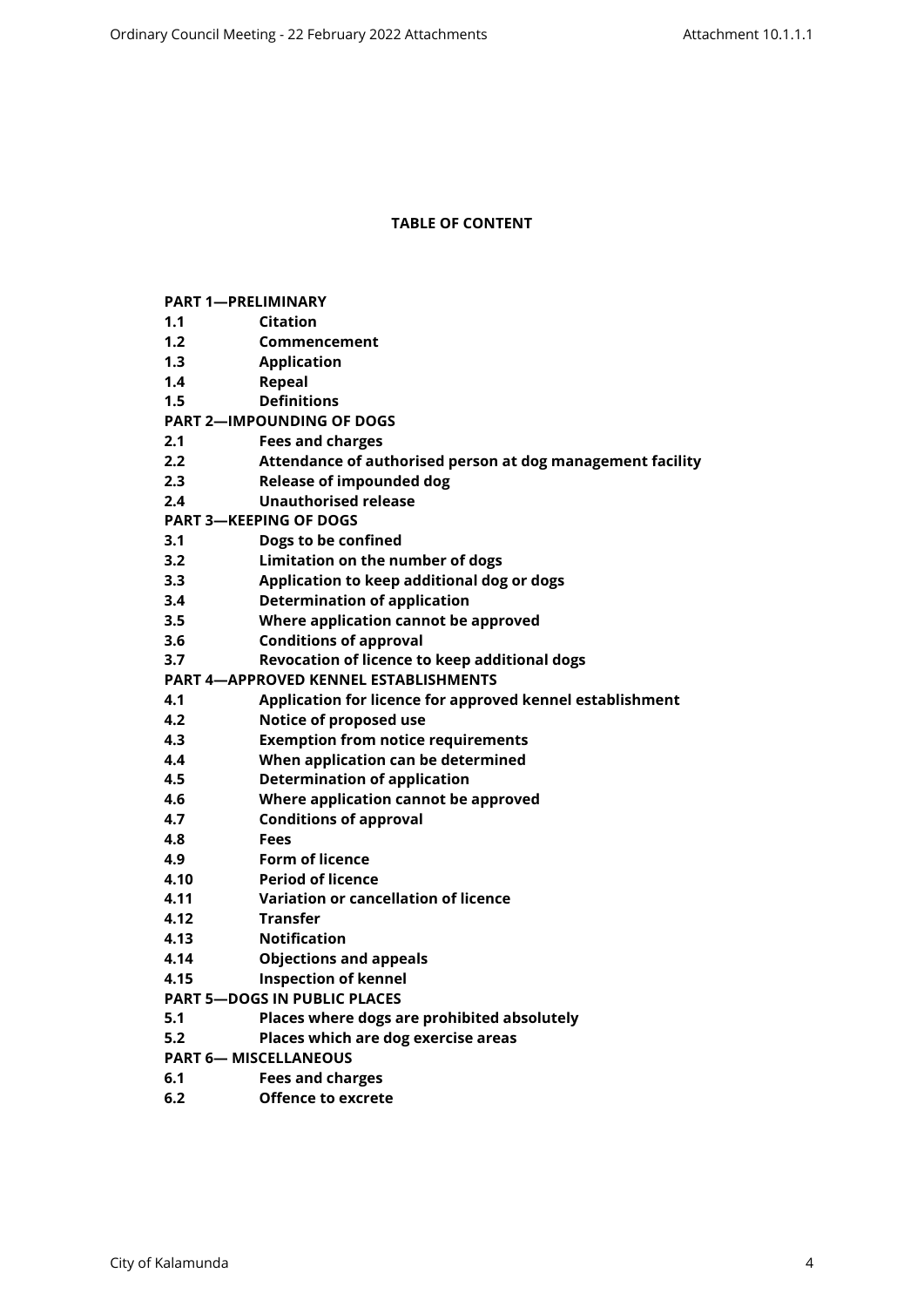# **[PART 7— ENFORCEMENT](#page-14-3)**

- **[7.1 Offences](#page-14-4)**
- **[7.2 General penalty](#page-14-5)**
- **[7.3 Modified penalties](#page-14-6)**
- **[7.4 Issue of infringement notice](#page-15-0)**
- **[7.5 Failure to pay modified penalty](#page-15-1)**
- **[7.6 Payment of modified penalty](#page-15-2)**
- **[7.7 Withdrawal of infringement notice](#page-15-3)**
- **[7.8 Service of notices](#page-15-4)**

**[SCHEDULE 1 - INFORMATION REQUIRED FOR APPLICATION FOR A LICENCE FOR AN](#page-16-0)  [APPROVED KENNEL ESTABLISHMENT](#page-16-0)**

**[SCHEDULE 2 - CONDITIONS OF A LICENCE FOR AN APPROVED KENNEL](#page-18-0)** 

**[ESTABLISHMENT](#page-18-0)**

**[SCHEDULE 3 - PRESCRIBED OFFENCES](#page-20-0)**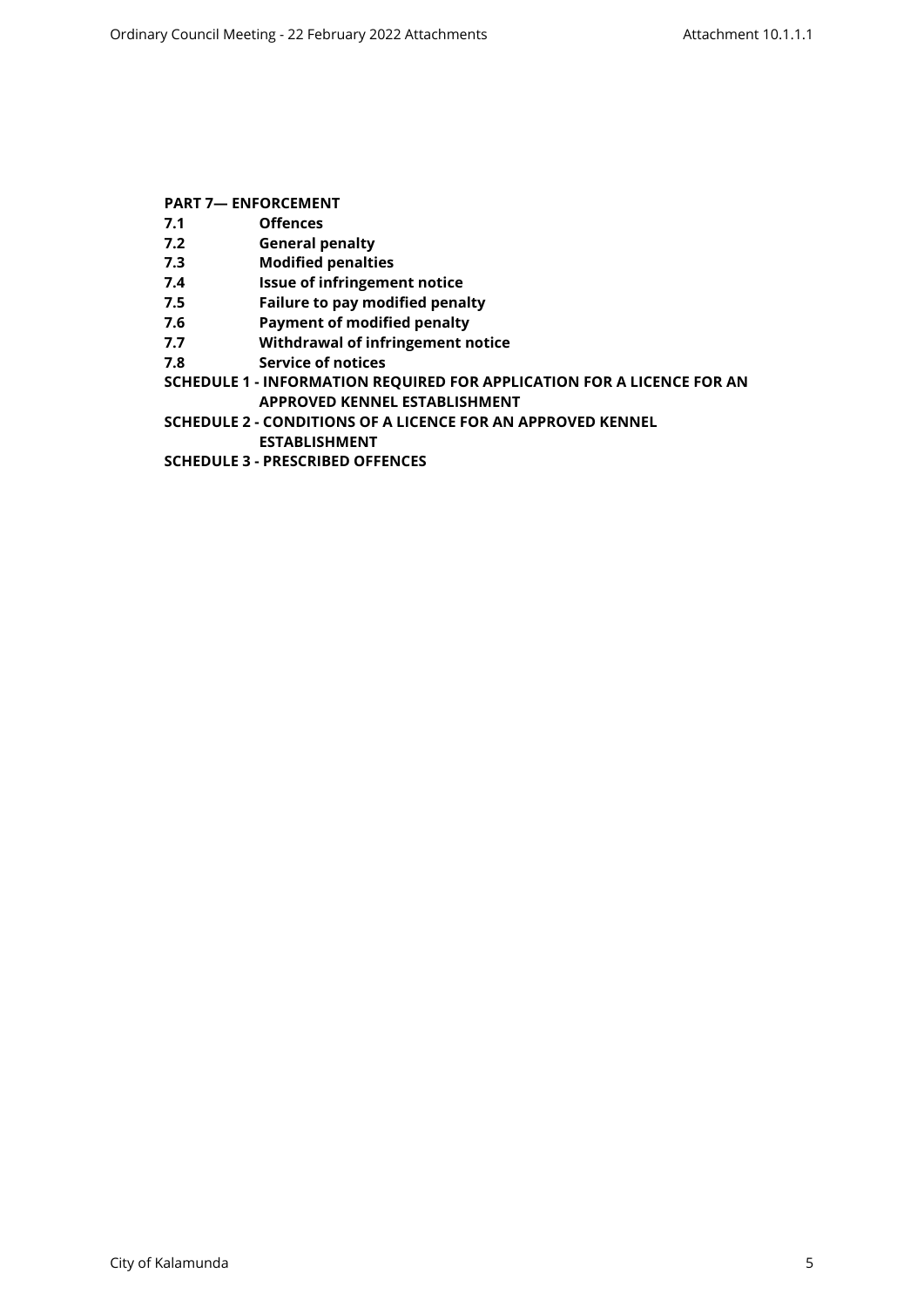### **LOCAL GOVERNMENT ACT 1995**

### **DOG ACT 1976**

## **CITY OF KALAMUNDA**

#### **DOGS LOCAL LAW 2022**

Under the powers conferred by the *Dog Act 1976,* the *Local Government Act 1995* and under all other powers enabling it, the Council of the City of Kalamunda resolved on February 2022 to make the following local law.

### <span id="page-3-0"></span>**PART 1—PRELIMINARY**

## <span id="page-3-1"></span>**1.1 Citation**

This local law may be cited as the *City of Kalamunda Dogs Local Law 2022.*

#### <span id="page-3-2"></span>**1.2 Commencement**

This local law comes into operation 14 days after the date of its publication in the *Government Gazette.*

# <span id="page-3-3"></span>**1.3 Application**

This local law applies throughout the district.

#### <span id="page-3-4"></span>**1.4 Repeal**

This local law repeals the *Shire of Kalamunda Dogs Local Law 2010* published in the *Government Gazette* on 19 April 2010.

#### <span id="page-3-5"></span>**1.5 Definitions**

In this local law unless the context otherwise requires—

#### *Act* means the *Dog Act 1976*;

*adjoining* includes land or premises which have a portion of a common boundary with a lot or is separated from that lot by a public reserve, road, right-of-way, pedestrian access way, access leg of a battle-axe lot or the equivalent not more than 6 metres in width;

*authorised person* means a person appointed by the local government to perform all or any of the functions conferred on an authorised person under this local law; *CEO* means the Chief Executive Officer of the local government.

*dangerous dog* has the meaning given to it by section 3(1) of the Act;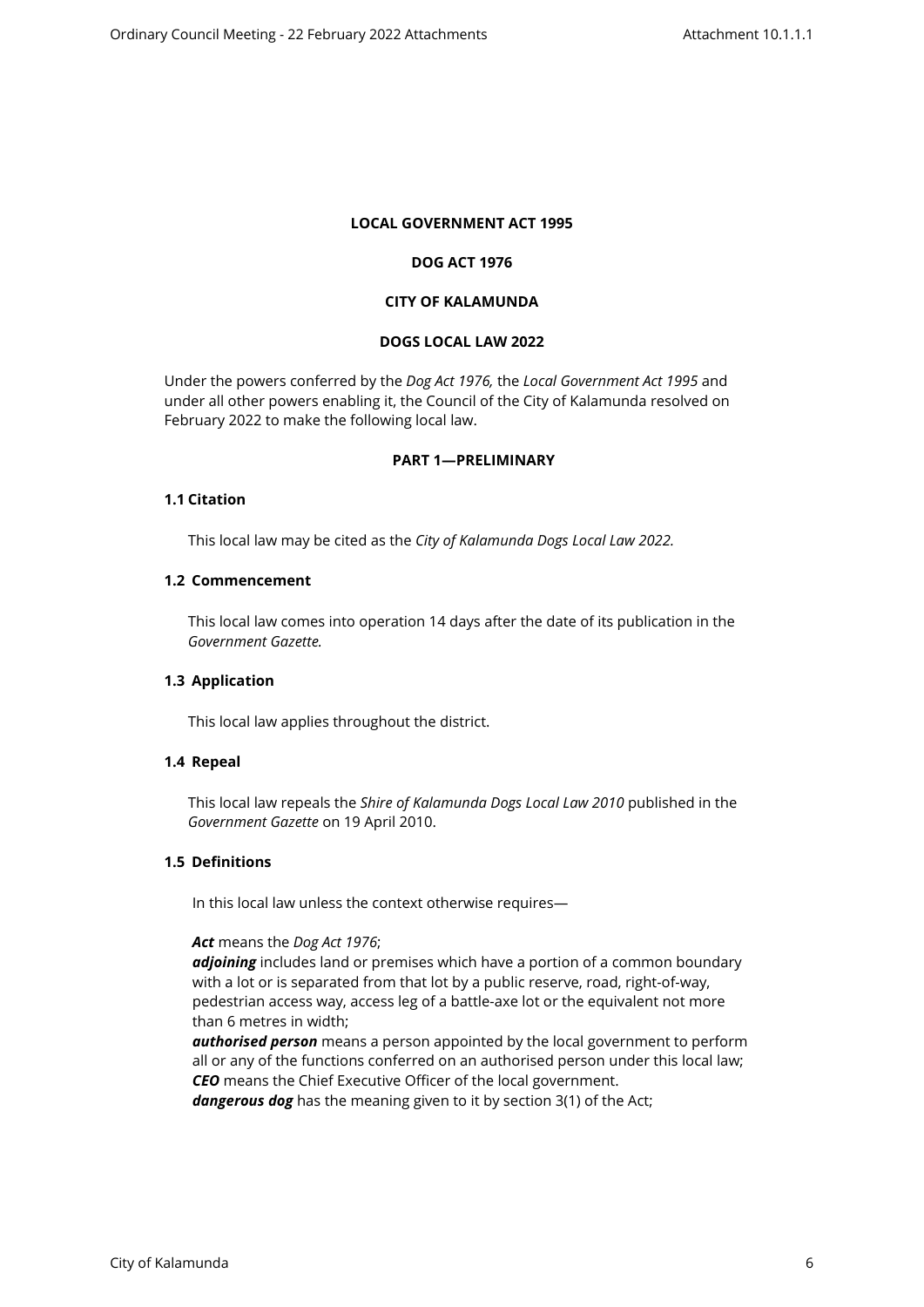*district* means the district of the City of Kalamunda;

*dog management facility* has the meaning given to it in section 3(1) of the Act; *infringement notice* means the notice referred to in clause 7.4;

*kennel establishment* means any premises where more than the number of dogs under clause 3.2(2) over the age of three months are kept, boarded, trained or bred temporarily, usually for profit and where the occupier of the premises is not the ordinary keeper of the dogs;

**licence** means a licence to keep an approved kennel establishment on premises granted under clause 4.7;

*licensee* means the holder of a licence granted under clause 4.7;

*local government* means the City of Kalamunda;

*local planning scheme* means a planning scheme of the local government made under the *Planning and Development Act 2005;*

*notice of withdrawal* means the notice referred to in clause 7.7(1);

*owner*, in relation to a dog, has the same meaning as in section 3(1) and (2) of the Act;

*person liable for the control of the dog* has the same meaning as in section 3(1) of the Act;

*premises* in addition to the meaning given to it in section 3 of the Act, means the premises described in the application for a licence made under clause 4.1;

*public place* has the meaning given to it by section 3(1) of the Act;

*Regulations* means the *Dog Regulations 2013*;

*Schedule* means a schedule to this local law;

set fee means a fee or charge made by the local government in accordance with clause 2.1 or clause 4.8;

*thoroughfare* has the meaning given to it in section 1.4 of the *Local Government Act 1995*; and

*transferee* means a person who applies for the transfer of a licence to her or him under clause 4.12.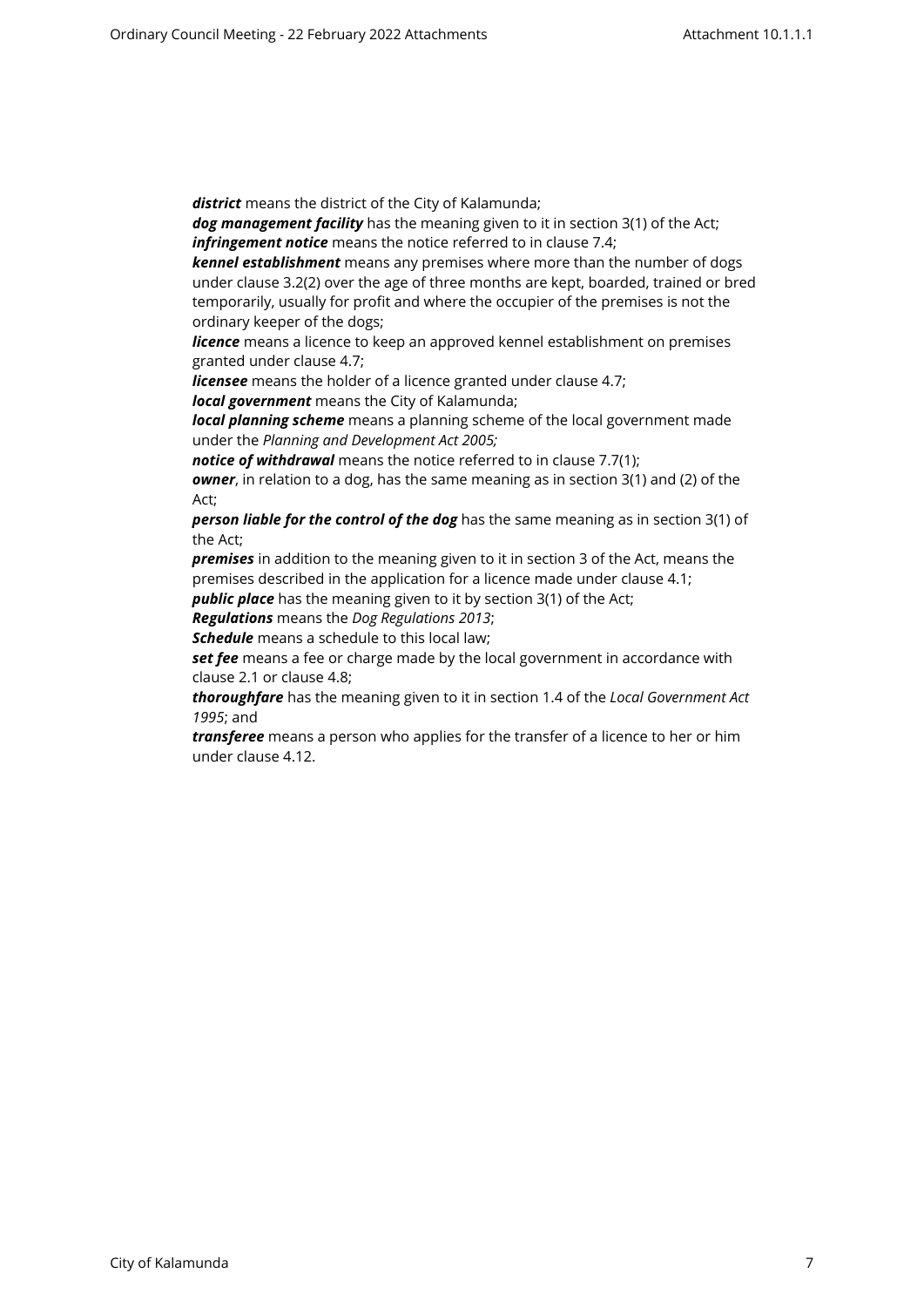### <span id="page-5-0"></span>**PART 2—IMPOUNDING OF DOGS**

### <span id="page-5-1"></span>**2.1 Fees and charges**

The following are to be imposed and determined by the local government under sections 6.16 to 6.19 of the *Local Government Act 1995*—

- (a) the charges to be levied under section 29(4) of the Act relating to the seizure and impounding of a dog;
- (b) the additional set fee payable under section 29(4) of the Act where a dog is released at a time or on a day other than those determined under clause 2.2; and
- (c) application for additional costs of the destruction and the disposal of a dog referred to in section 29(15) of the Act.

### <span id="page-5-2"></span>**2.2 Attendance of authorised person at dog management facility**

An authorised person is to be in attendance at the dog management facility for the release of dogs at the times and on the days of the week as determined by the CEO.

### <span id="page-5-3"></span>**2.3 Release of impounded dog**

- (1) A claim for the release of a dog seized and impounded is to be made to an authorised person.
- (2) An authorised person is not to release a dog seized and impounded to any person unless that person has produced, to the satisfaction of an authorised person, evidence—
	- (a) of her or his ownership of the dog or of her or his authority to take delivery of it; or
	- (b) that he or she is the person identified as the owner on a microchip implanted in the dog.

#### <span id="page-5-4"></span>**2.4 Unauthorised release**

Unauthorised release of dogs is dealt with by section 43 of the Act.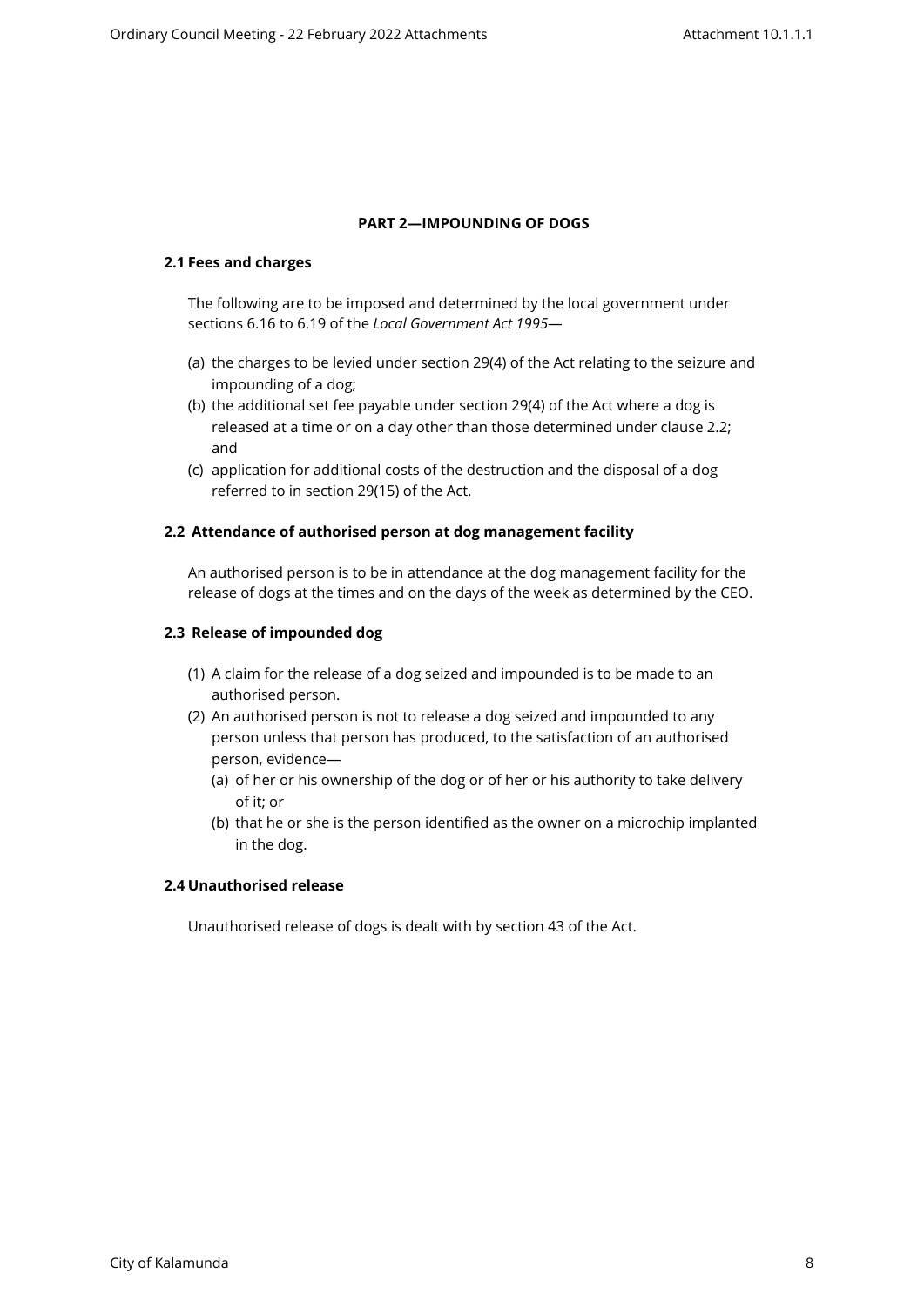### <span id="page-6-0"></span>**PART 3—KEEPING OF DOGS**

### <span id="page-6-1"></span>**3.1 Dogs to be confined**

- (1) An occupier of premises on which a dog is kept must—
	- (a) cause a portion of the premises on which the dog is kept to be fenced in a manner capable of confining the dog;
	- (b) ensure the fence used to confine the dog and every gate or door in the fence is of a type, height and construction which having regard to the breed, age, size and physical condition of the dog is capable of preventing the dog at all times from passing over, under or through it;
	- (c) ensure that every gate or door in the fence is kept closed at all times when the dog is on the premises (unless the gate is temporarily opened in a manner that ensures that the dog remains confined) and is fitted with a proper latch or other means of fastening it;
	- (d) maintain the fence and all gates and doors in the fence in good order and condition; and
	- (e) where no part of the premises consists of open space, yard or garden or there is no open space or garden or yard of which the occupier has exclusive use or occupation, ensure that other means exist on the premises (other than the tethering of the dog) for effectively confining the dog within the premises.
- (2) Where an occupier fails to comply with subclause (1), he or she commits an offence.
- (3) Notwithstanding subclause (1) and (2), the confinement of dangerous dogs is dealt with in the Act and the Regulations.

# <span id="page-6-2"></span>**3.2 Limitation on the number of dogs**

- (1) This clause does not apply to premises which have been—
	- (a) licensed under Part 4 of this local law as an approved kennel establishment; or
	- (b) granted an exemption under section 26(3) of the Act.
- (2) The limit on the number of dogs which may be kept on any premises is, for the purpose of section 26(3) of the Act— 2 dogs over the age of 3 months and the young of those dogs under that age.

#### <span id="page-6-3"></span>**3.3 Application to keep additional dog or dogs**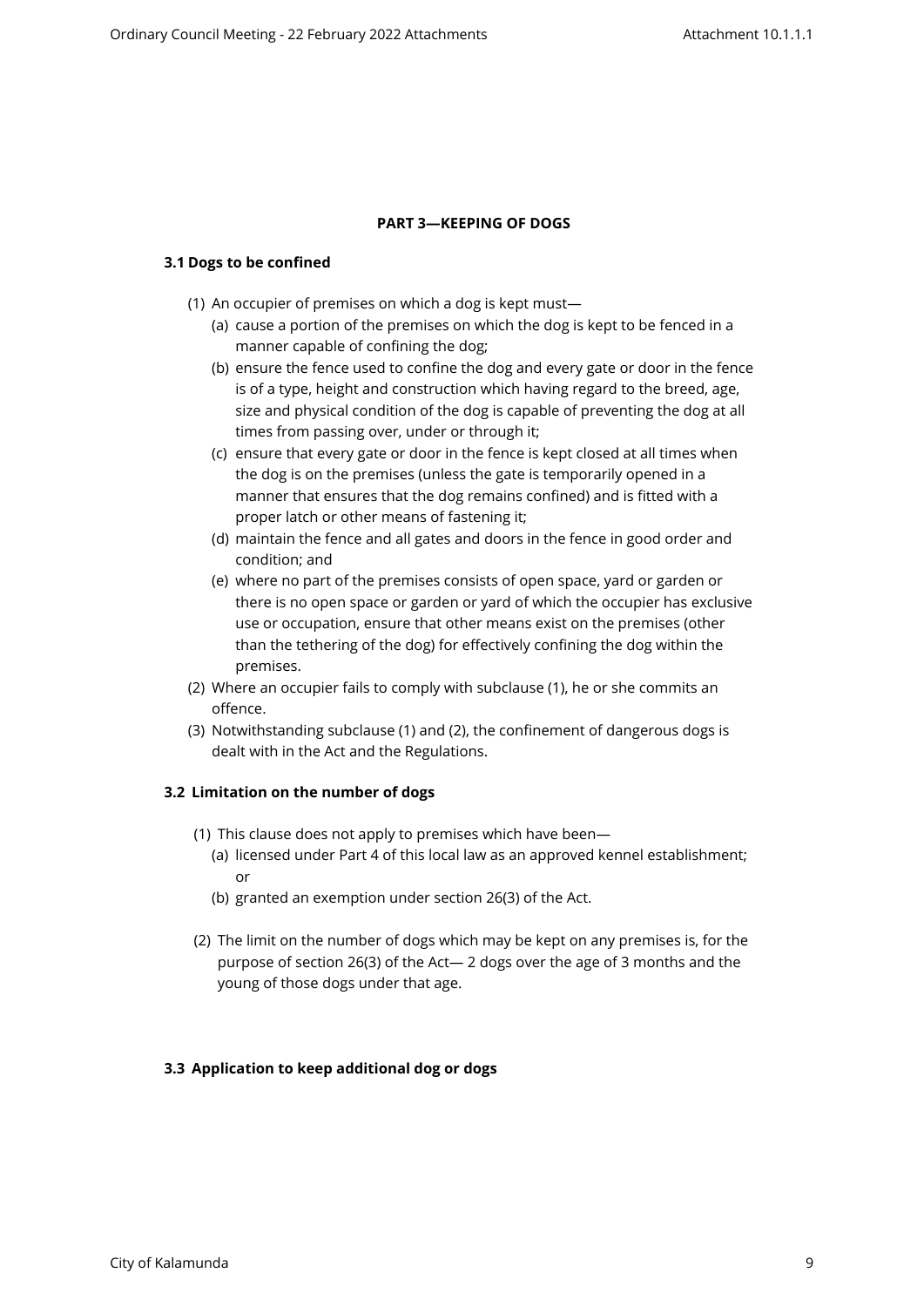- (1) Subject to clause 3.5, the local government may consider an application to keep an additional dog or dogs where—
	- (a) the property is deemed suitable by an authorised person—
		- (i) having sufficient space capable of confining all dogs;
		- (ii) noise, odours, fleas, flies and other vectors of disease will be effectively controlled; and
		- (iii) the care and welfare of the dogs is considered adequate;
	- (b) the details of every dog proposed to be kept on the premises are provided including name, age, colour/description, breed, registration number and microchip details.; and
	- (c) sufficient reason has been provided, including—
		- (i) to replace an elderly or sick dog not expected to live;
		- (ii) a family emergency resulting in the dog being inherited;
		- (iii) merging of two households;
		- (iv) where the applicants have had approval to keep an additional dog or dogs in another local authority; or
		- (v) on premises zoned as rural or rural residential under a local planning scheme, the dog or dogs are required for stock management or to be on the premises temporarily for the purposes of training for stock management.

(d) in the case of a tenanted property provide written consent by either the landowner or their appointed property owner**.**

# <span id="page-7-0"></span>**3.4 Determination of application**

In determining an application for a licence, the local government is to have regard to—

- (a) the matters referred to in clause 3.3;
- (b) the effect which approval of the proposed may have on the environment or amenity of the neighbourhood;
- (c) whether approval of the application will create a nuisance for the owners and occupiers of adjoining premises.

# <span id="page-7-1"></span>**3.5 Where application cannot be approved**

The local government will not approve an application to keep an additional dog or dogs where—

(a) It exceeds the limit (6) referred to in the Act.

# <span id="page-7-2"></span>**3.6 Conditions of approval**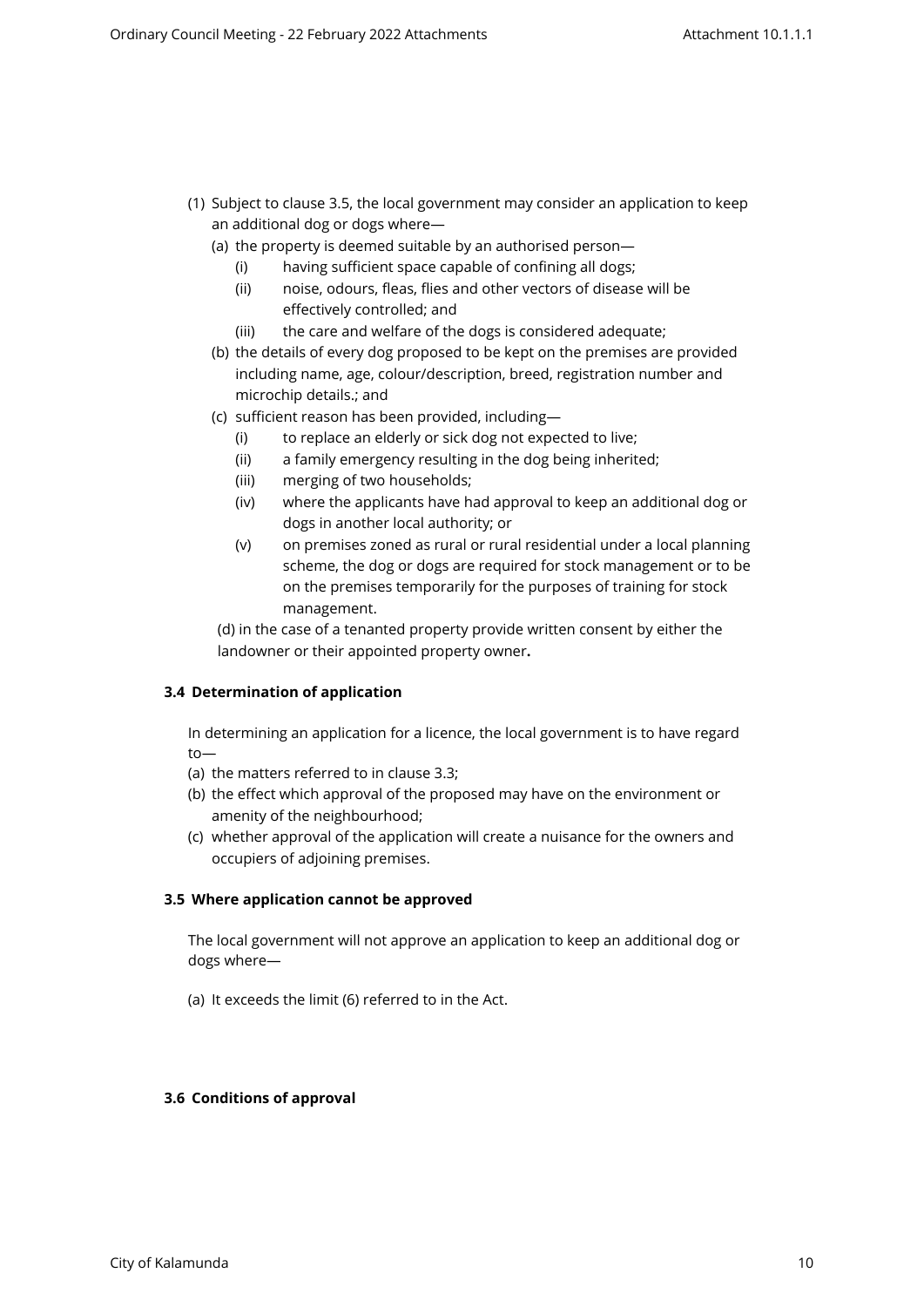- (1) The local government may approve an application to keep an additional dog or dogs subject to any conditions as considered appropriate.
- (2) Approval of an application is not transferable to successive owners or occupiers of the premises.
- (3) A person who fails to comply with a condition imposed under subclause (1) commits an offence.

# <span id="page-8-0"></span>**3.7 Revocation of licence to keep additional dogs**

Where a person does not comply with the conditions of approval to keep an additional dog or dogs under clause 3.6 the local government may revoke the approval to keep an additional dog or dogs.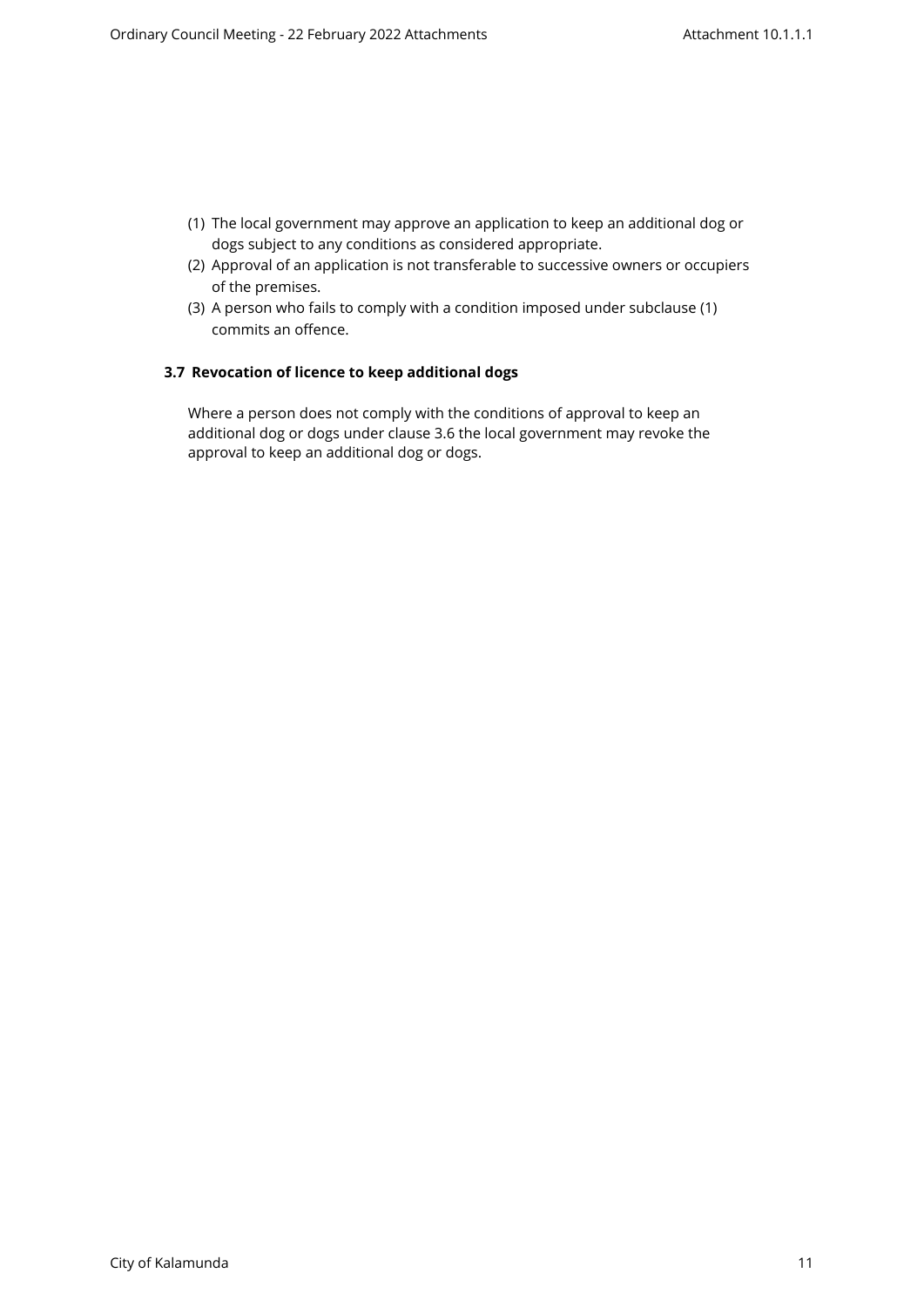# <span id="page-9-0"></span>**PART 4—APPROVED KENNEL ESTABLISHMENTS**

# <span id="page-9-1"></span>**4.1 Application for licence for approved kennel establishment**

An application for a licence must contain the information listed in Schedule 1, and must be lodged with the local government together with—

- (a) a written acknowledgement that the applicant has read and agrees to comply with any code of practice relating to the keeping of dogs nominated by the local government;
- (b) any other information reasonably required by the local government; and
- (c) the set fee for the application for a licence referred to in clause 4.8(1).

# <span id="page-9-2"></span>**4.2 Notice of proposed use**

- (1) An applicant for a licence must give notice of the proposed use of the premises as an approved kennel establishment after the application for a licence has been lodged—
	- (a) once in a newspaper circulating in the district; and
	- (b) to the owners and occupiers of any premises adjoining the premises.
- (2) The notices in subclause (1) must specify that—
	- (a) any written submissions as to the proposed use are to be lodged with the local government within 14 days of the date the notice is given; and
	- (b) the application plans and specifications may be inspected at the offices of the local government.
- (3) The local government may refuse to determine the application for a licence until the notice or notices, as the case may be, is given in accordance with its directions where—
	- (a) a notice given under subclause (1) does not clearly identify the premises; or
	- (b) a notice given under subclause (1)(a) is of a size or in a location in the newspaper which, in the opinion of the local government, would fail to serve the purpose of notifying persons of the proposed use of the premises.

# <span id="page-9-3"></span>**4.3 Exemption from notice requirements**

The requirements of clauses 4.2 and 4.4(a) and Schedule 1 clause 5(c) do not apply in respect of the application for a licence where under a local planning scheme an application for a licence is made in respect of premises on which an approved kennel establishment is either a—

- (a) permitted use; or
- (b) use which the local government may approve subject to compliance with specified notice requirements.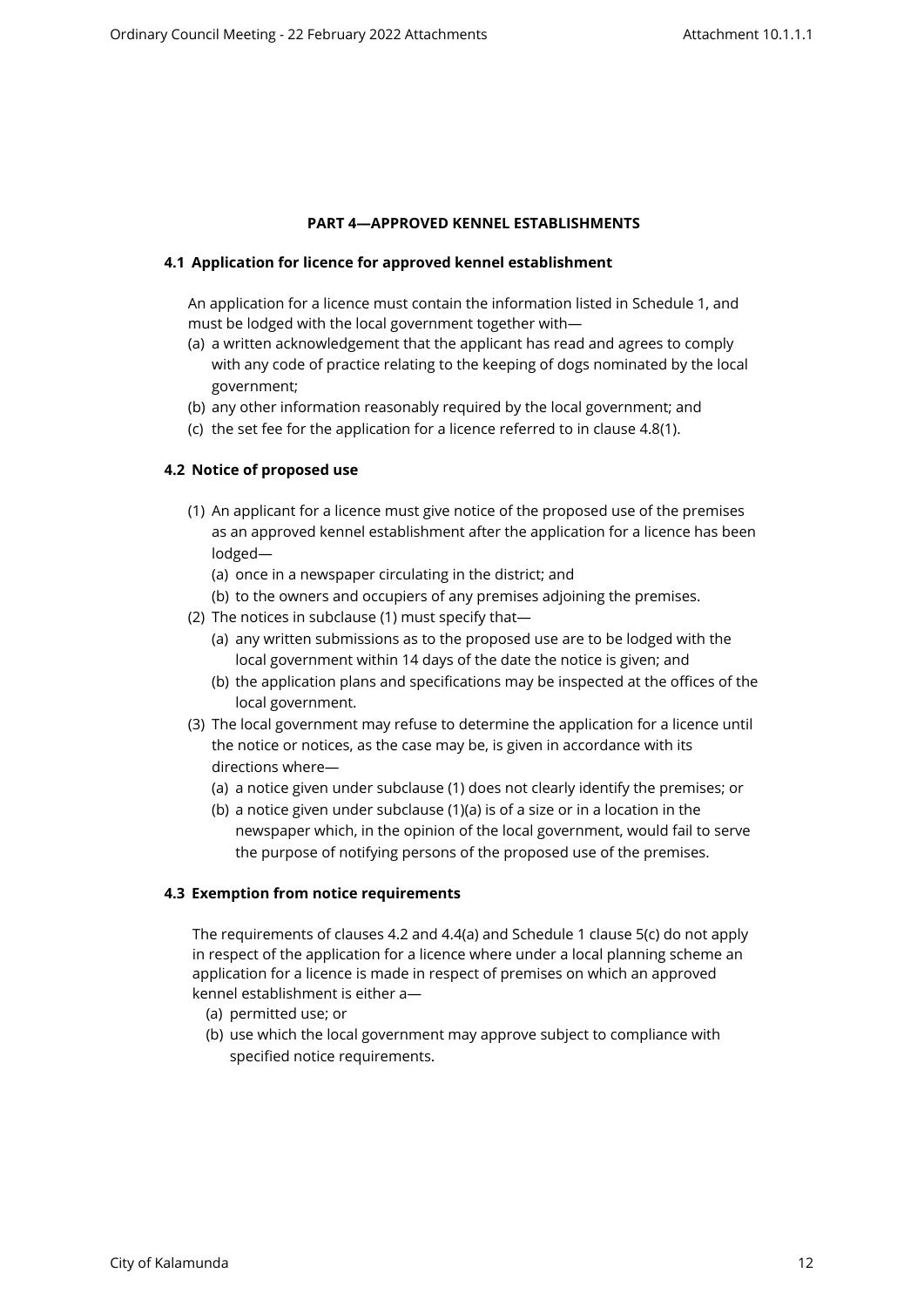### <span id="page-10-0"></span>**4.4 When application can be determined**

An application for a licence is not to be determined by the local government until— (a) the applicant has complied with clause 4.2;

(b) the applicant submits proof that the notices referred to in clause 4.2(1) have been given in accordance with that clause; and

(c) the local government has considered any written submissions received within the time specified in clause 4.2(2)(a) on the proposed use of the premises.

#### <span id="page-10-1"></span>**4.5 Determination of application**

In determining an application for a licence, the local government is to have regard to—

- (a) the matters referred to in clause 4.6;
- (b) any written submissions received within the time specified in clause 4.2(2)(a) on the proposed use of the premises;
- (c) any economic or social benefits which may be derived by any person in the district if the application for a licence is approved;
- (d) the effect which the kennel establishment may have on the environment or amenity of the neighbourhood;
- (e) whether the approved kennel establishment will create a nuisance for the owners and occupiers of adjoining premises; and
- (f) whether or not the imposition of and compliance with appropriate conditions of a licence will mitigate any adverse effects of the approved kennel establishment identified in the preceding paragraphs.

#### <span id="page-10-2"></span>**4.6 Where application cannot be approved**

The local government cannot approve an application for a licence where—

- (a) an approved kennel establishment cannot be permitted by the local government on the premises under a local planning scheme; or
- (b)an applicant for a licence or another person who will have the charge of the dogs will not reside on the premises, or, in the opinion of the local government, sufficiently close to the premises so as to control the dogs and so as to ensure their health and welfare.

# **4.7 Conditions of approval**

<span id="page-10-3"></span>(1) The local government may approve an application for a licence subject to the conditions contained in Schedule 2 and to such other conditions as the local government considers appropriate.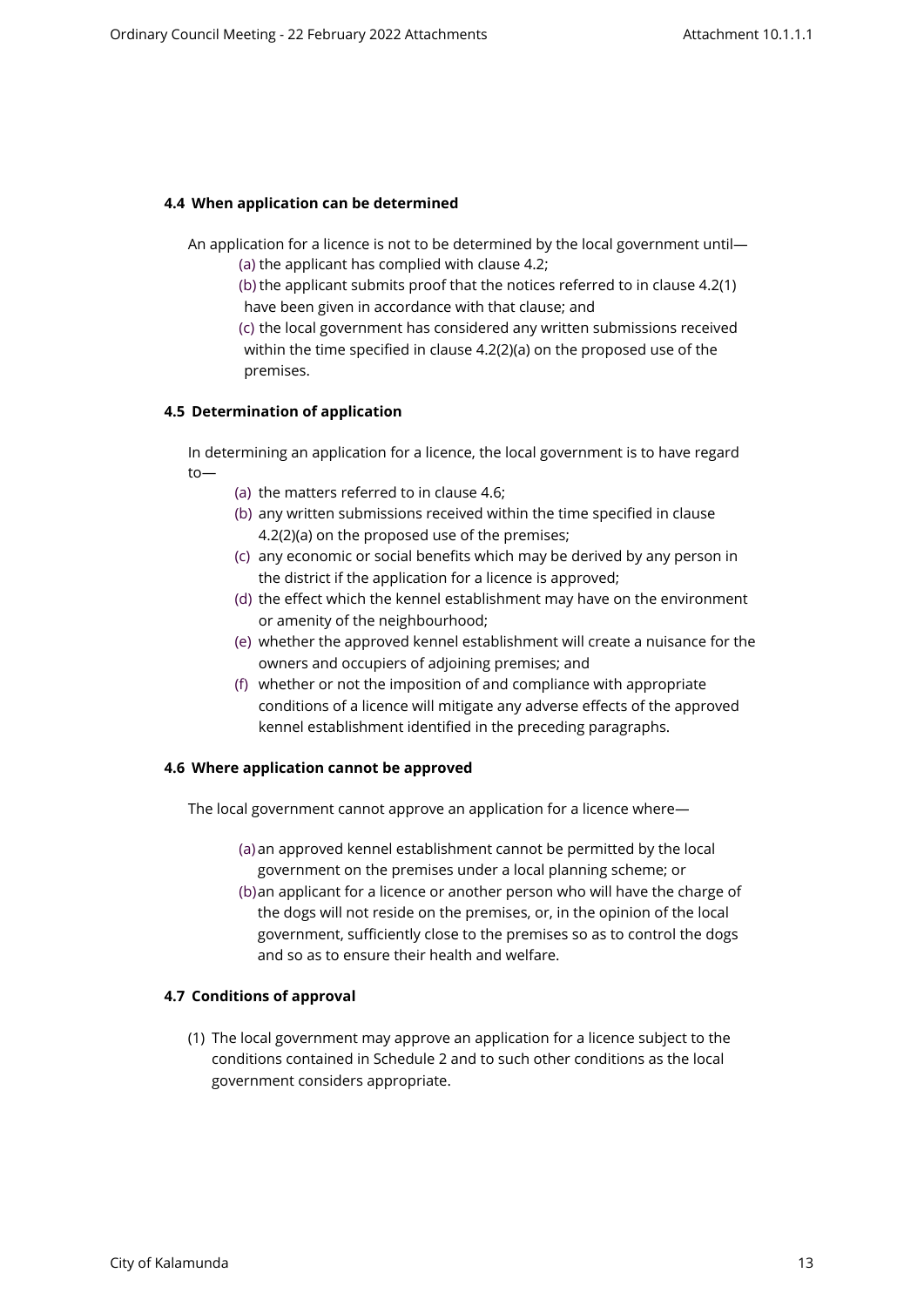- (2) In respect of a particular application for a licence, the local government may vary any of the conditions contained in Schedule 2.
- <span id="page-11-0"></span>(3) A person who fails to comply with a condition imposed under subclause (1) commits an offence.

## **4.8 Fees**

- (1) On lodging an application for a licence, the applicant is to pay a set fee to the local government.
- (2) On the issue or renewal of a licence, the licensee is to pay a set fee to the local government.
- (3) On lodging an application for the transfer of a valid licence, the transferee is to pay a set fee to the local government.
- (4) The set fees referred to in subclauses (1) to (3) are to be imposed and determined by the local government under sections 6.16 to 6.19 of the *Local Government Act 1995*.

#### <span id="page-11-1"></span>**4.9 Form of licence**

The licence is to be in the form determined by the local government from time to time and is to be issued to the licensee.

## <span id="page-11-2"></span>**4.10 Period of licence**

- (1) The period of effect of a licence is set out in section 27(5) of the Act.
- (2) A licence is to be renewed if the set fee referred to in clause 4.8(2) is paid to the local government prior to the expiry of the licence.
- (3) On the renewal of a licence the conditions of the licence at the time of its renewal continue to have effect.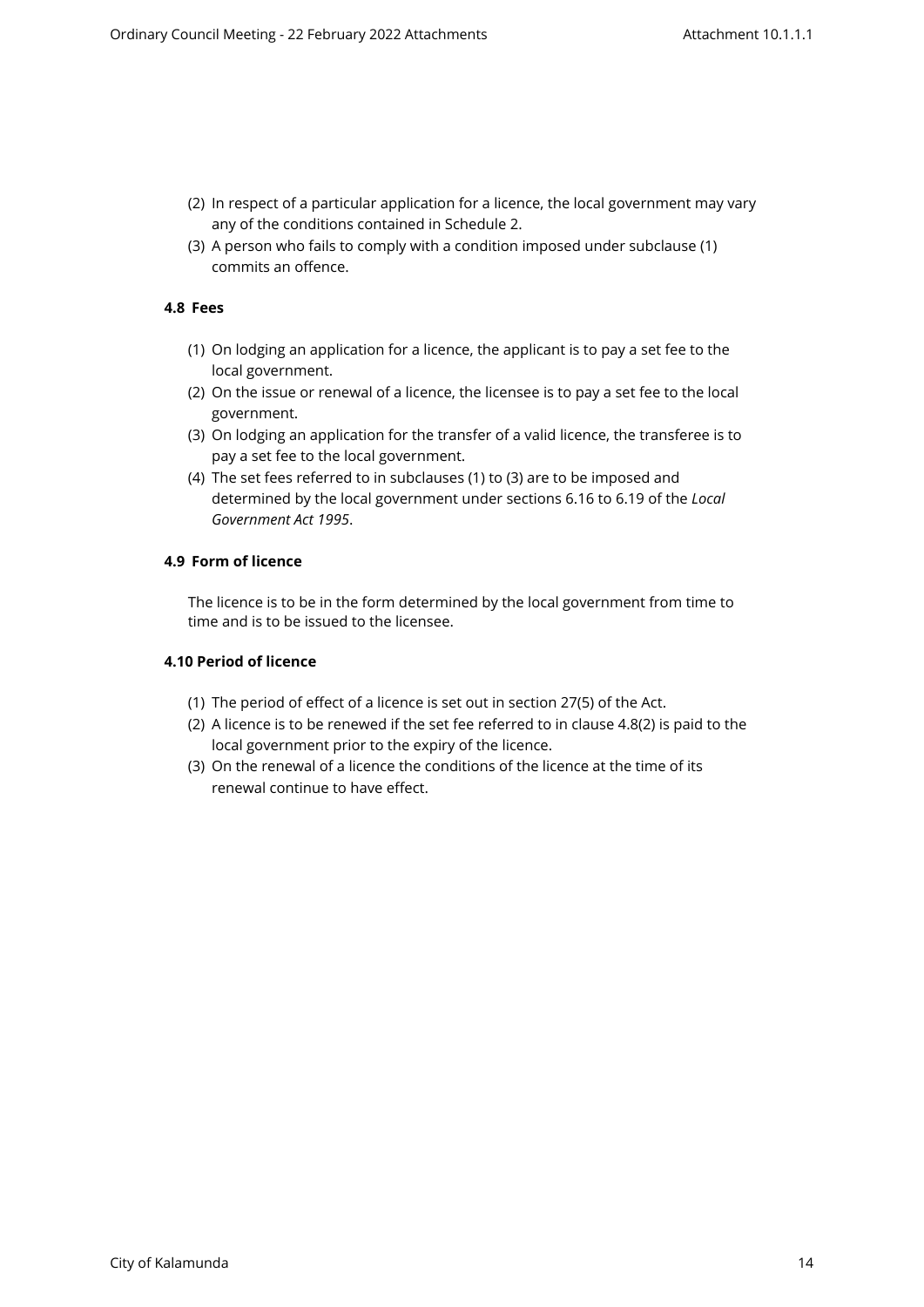# <span id="page-12-0"></span>**4.11 Variation or cancellation of licence**

- (1) The local government may vary the conditions of a licence.
- (2) The local government may cancel a licence—
	- (a) on the request of the licensee;
	- (b) following a breach of the Act, the Regulations or this local law; or
	- (c) if the licensee is not a fit and proper person.
- (3) The date a licence is cancelled is to be, in the case of—
	- (a) subclause (2)(a), the date requested by the licensee; or
	- (b) subclause (2)(b) or (c), the date determined under section 27(6) of the Act.
- (4) If a licence is cancelled the set fee paid for that licence is not refundable for the term of the licence that has not yet expired.

# <span id="page-12-1"></span>**4.12 Transfer**

- (1) A written application for the transfer of a valid licence from the licensee to another person must be—
	- (a) made by the transferee;
	- (b) made with the written consent of the licensee; and
	- (c) lodged with the local government together with
		- i. written evidence that a person will reside at or within reasonably close proximity to the premises the subject of the licence;
		- ii. the set fee for the application for the transfer of a licence referred to in clause 4.8(3); and
		- iii. any other relevant information required. any other relevant information required.
- (2) The local government is not to determine an application for the transfer of a valid licence until the transferee has complied with subclause (1).
- (3) The local government may approve, whether or not subject to such conditions as it considers appropriate, or refuse to approve an application for the transfer of a valid licence.
- (4) Where the local government approves an application for the transfer of a valid licence, then on the date of approval, unless otherwise specified in the notice issued under clause 4.13(b), the transferee becomes the licensee of the licence for the purposes of this local law.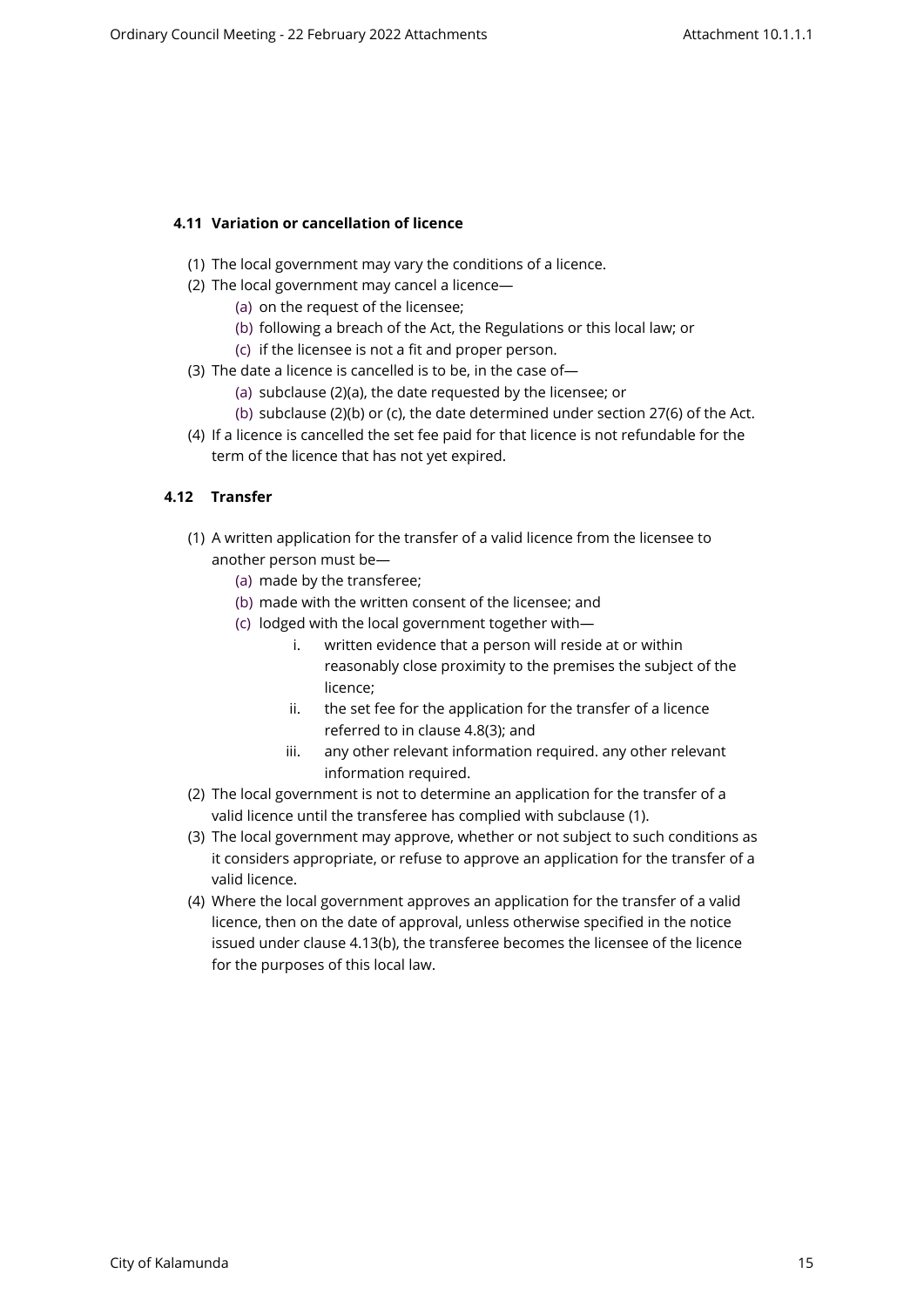# <span id="page-13-0"></span>**4.13 Notification**

The local government is to give written notice to—

- i. an applicant for a licence of the local government's decision on her or his application;
- ii. a transferee of the local government's decision on her or his application for the transfer of a valid licence;
- iii. a licensee of any variation made under clause 4.11(1);
- iv. a licensee when her or his licence is due for renewal and the manner in which it may be renewed;
- v. a licensee when her or his licence is renewed;
- vi. a licensee of the cancellation of a licence under clause 4.11(2)(a); and
- vii. a licensee of the cancellation of a licence under clause  $4.11(2)(b)$  or (c), which notice is to be given in accordance with section 27(6) of the Act.

### <span id="page-13-1"></span>**4.14 Objections and appeals**

- (1) The provisions of Division 1 of Part 9 of the *Local Government Act 1995* and regulation 33 of the *Local Government (Functions and General) Regulations 1996*  apply to a decision where the local government makes a decision as to whether it will
	- a. grant an application for a licence;
	- b. vary or cancel a licence;
	- c. impose or amend a condition to which a licence is subject; or
	- d. transfer of a licence.
- (2) Under these provisions, an affected person may have the right to object to, or to appeal against, a decision of the local government.

#### <span id="page-13-2"></span>**4.15 Inspection of kennel**

With the consent of the occupier, an authorised person may inspect an approved kennel establishment at any time.

# <span id="page-13-3"></span>**PART 5—DOGS IN PUBLIC PLACES**

#### **5.1 Places where dogs are prohibited absolutely**

Designation of places where dogs are prohibited absolutely is dealt with in the Act.

#### <span id="page-13-4"></span>**5.2 Places which are dog exercise areas**

<span id="page-13-5"></span>Designation of places which are dog exercise areas is dealt with in the Act.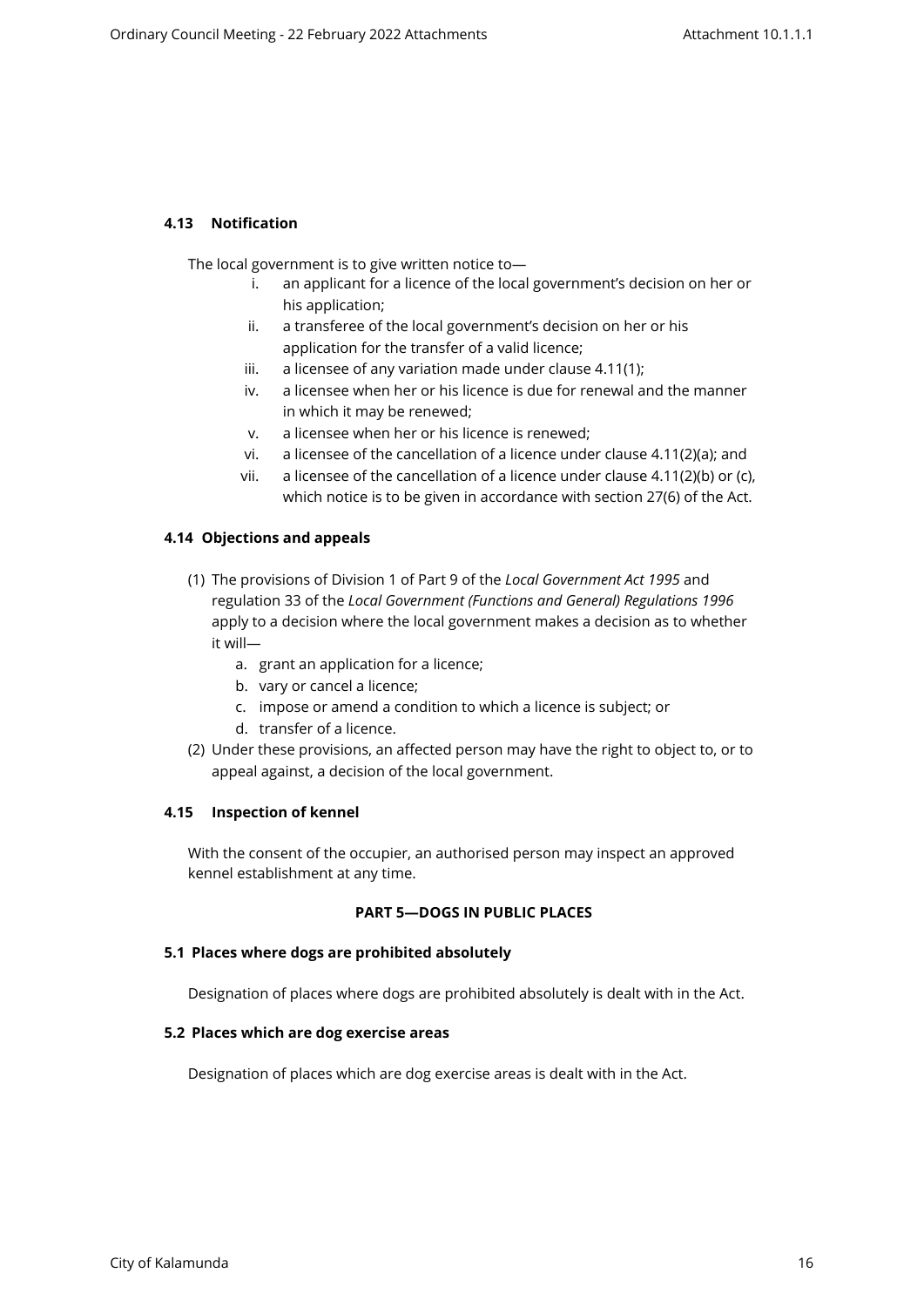# <span id="page-14-0"></span>**PART 6— MISCELLANEOUS**

#### <span id="page-14-2"></span><span id="page-14-1"></span>**6.1 Fees and charges**

Set fees and charges are to be imposed and determined by the local government under sections 6.16 to 6.19 of the *Local Government Act 1995*.

#### **6.2 Offence to excrete**

- (1) A dog must not excrete on—
	- (a) any thoroughfare or other public place; or
	- (b) any land which is not a public place without the consent of the occupier.
- (2) Subject to subclause (3), if a dog excretes contrary to subclause (1), every person liable for the control of the dog at that time commits an offence.
- (3) The person liable for the control of the dog does not commit an offence against subclause (2) if any excreta is removed immediately by that person.
- (4) Notwithstanding clause 7.2, the maximum penalty for an offence under subclause (1) is \$1000.

# <span id="page-14-3"></span>**PART 7— ENFORCEMENT**

## <span id="page-14-4"></span>**7.1 Offences**

A person who fails to do anything required or directed to be done under this local law, or who does anything which under this local law that person is prohibited from doing, commits an offence.

#### <span id="page-14-5"></span>**7.2 General penalty**

A person who commits an offence under this local law is liable, on conviction, to a penalty not exceeding \$5,000 and if the offence is of a continuing nature, to an additional penalty not exceeding \$100 for each day or part of the day during which the offence has continued.

### <span id="page-14-6"></span>**7.3 Modified penalties**

- (1) The offences contained in Schedule 3 are offences in relation to which a modified penalty may be imposed.
- (2) The amount appearing in the fourth column of Schedule 3 directly opposite an offence is the modified penalty payable in respect of that offence if the dog is not a dangerous dog.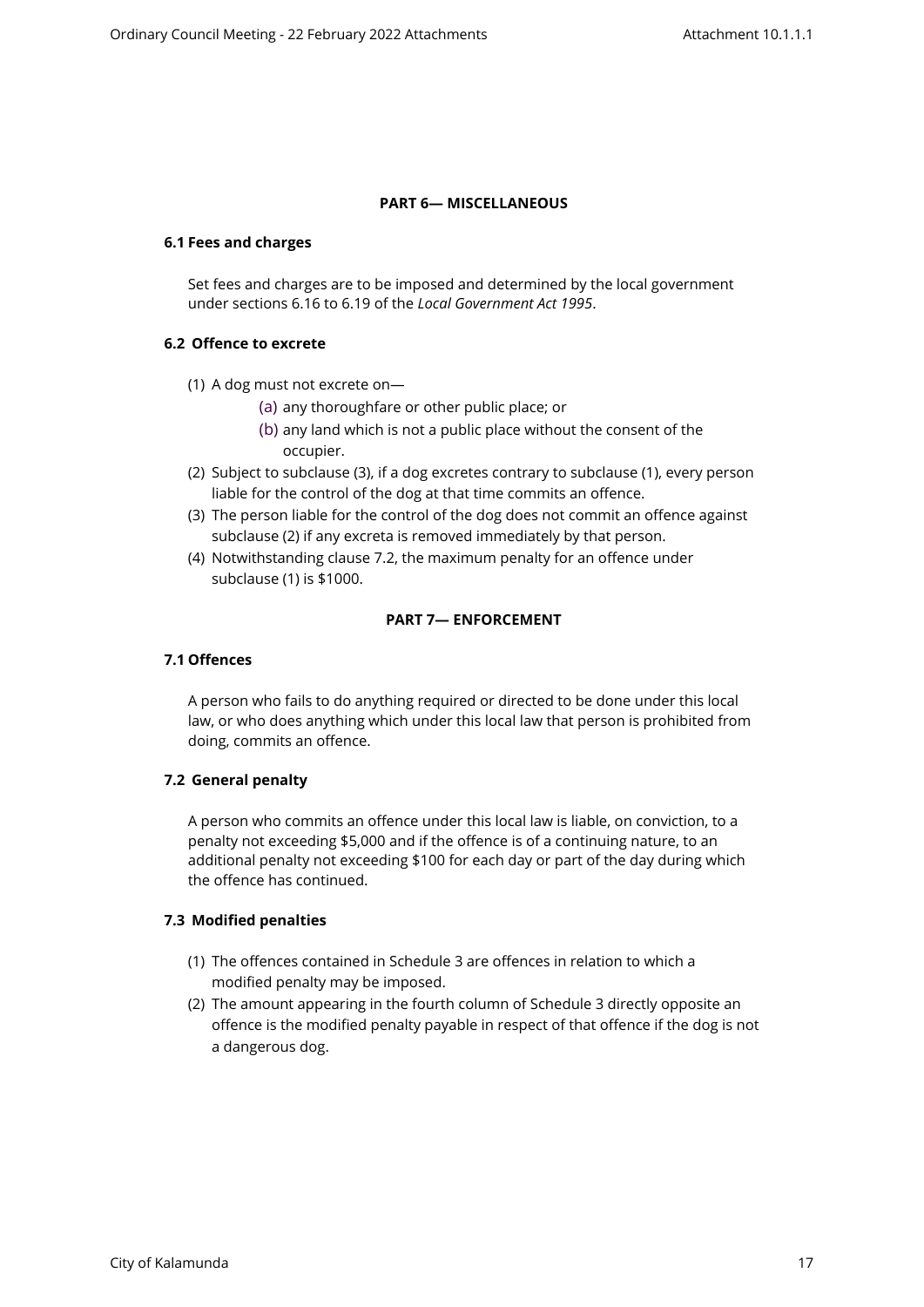<span id="page-15-0"></span>(3) The amount appearing in the fifth column of Schedule 3 directly opposite an offence is the modified penalty payable in respect of that offence if the dog is a dangerous dog.

### **7.4 Issue of infringement notice**

Where an authorised person has reason to believe that a person has committed an offence in respect of which a modified penalty may be imposed, he or she may issue to that person a notice in the form of Form 2 of Schedule 1 of the *Local Government (Functions and General) Regulations 1996*.

### <span id="page-15-1"></span>**7.5 Failure to pay modified penalty**

Where a person who has received an infringement notice fails to pay the modified penalty within the time specified in the notice, or within such further time as may in any particular case be allowed by an authorised person, he or she is deemed to have declined to have the offence dealt with by way of a modified penalty.

### <span id="page-15-2"></span>**7.6 Payment of modified penalty**

A person who has received an infringement notice may, within the time specified in that notice or within such further time as may in any particular case be allowed by an authorised person, send or deliver to the local government the amount of the penalty, with or without a reply as to the circumstances giving rise to the offence, and the local government may appropriate that amount in satisfaction of the penalty and issue an acknowledgment.

#### <span id="page-15-3"></span>**7.7 Withdrawal of infringement notice**

- (1) Whether or not the modified penalty has been paid, an authorised person may withdraw an infringement notice by sending a notice in the form of Form 3 of Schedule 1 of the *Local Government (Functions and General) Regulations 1996*.
- (2) A person authorised to issue an infringement notice under clause 7.4 cannot sign or send a notice of withdrawal.

### <span id="page-15-4"></span>**7.8 Service of notices**

An infringement notice or a notice of withdrawal may be served on a person personally, or by leaving it at or posting it to her or his address as ascertained from her or him, or as recorded by the local government under the Act, or as ascertained from inquiries made by the local government.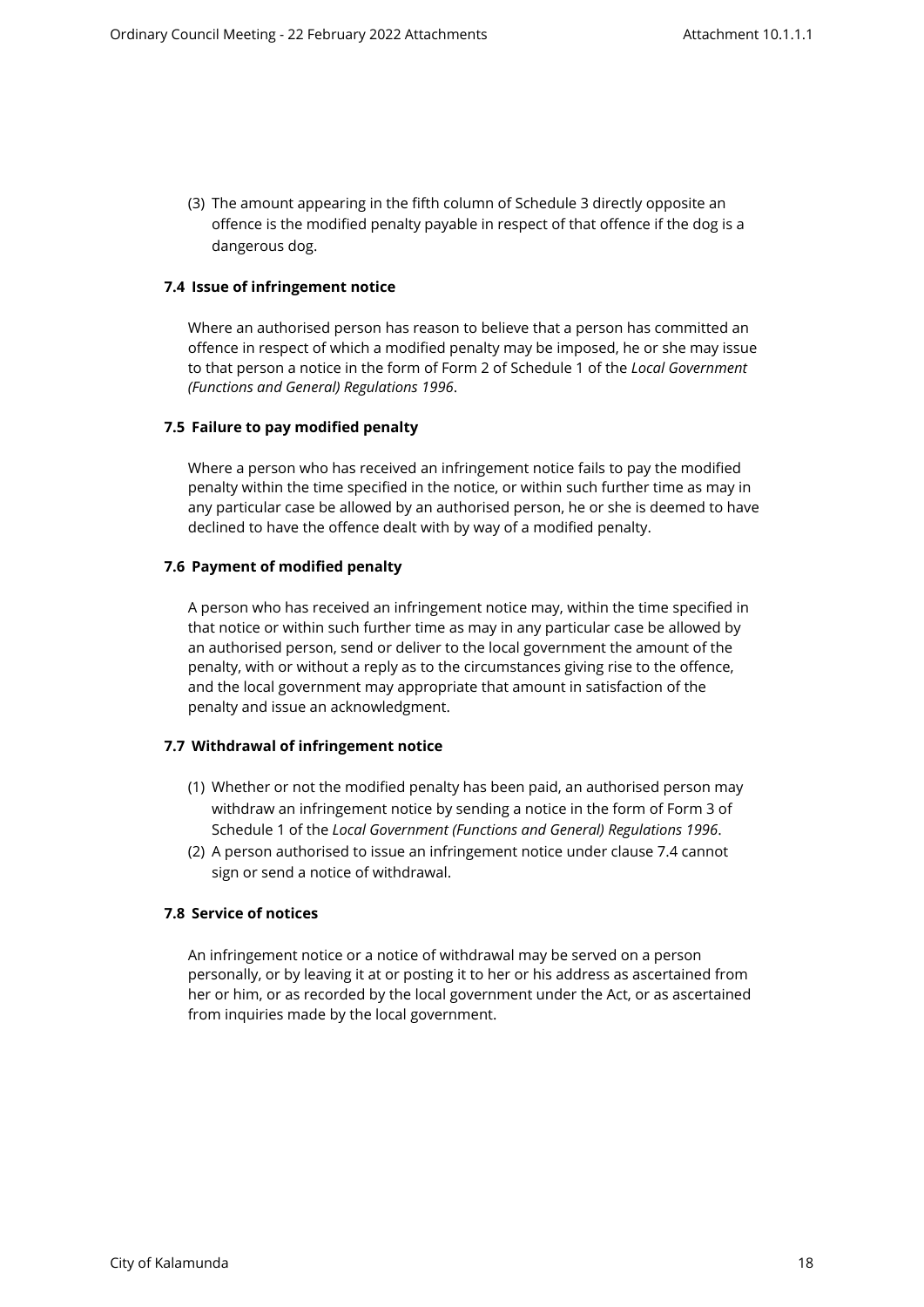# <span id="page-16-0"></span>**SCHEDULE 1**

# **INFORMATION REQUIRED FOR APPLICATION FOR A LICENCE FOR AN APPROVED KENNEL ESTABLISHMENT**

[cl. 4.1]

- 1. Details of applicants—
	- (a) Full name/s of applicant/s;
	- (b) Postal address;
	- (c) Telephone number;
	- (d) Mobile number;
	- (e) Fax number; and
	- (f) E-mail address.
- 2. Address of proposed premises.
- 3. Dogs to be kept—
	- (1) Number; and
	- (2) Breed.
- 4. Either—
	- (a) Person residing on the premises
		- i. Name;
		- ii. As from; and
		- iii. Mobile phone number, or
	- (b) Person sufficiently close to the premises so as to control the dogs and

### ensure their health and welfare—

- i. Name;
- ii. Address;
- iii. As from; and
- iv. Mobile phone number.
- 5. To be included—
	- (a) a site plan of the premises showing the location of the kennels and yards and all other buildings and structures and fences;
	- (b) plans and specifications of the proposed kennel establishment;
	- (c) copy of notice of proposed use to appear in newspaper and to be given to adjoining premises under clause 4.2;
	- (d) written evidence that a person will reside
		- i. at the premises; or
		- ii. sufficiently close to the premises so as to control the dogs and so as to ensure their health and welfare; and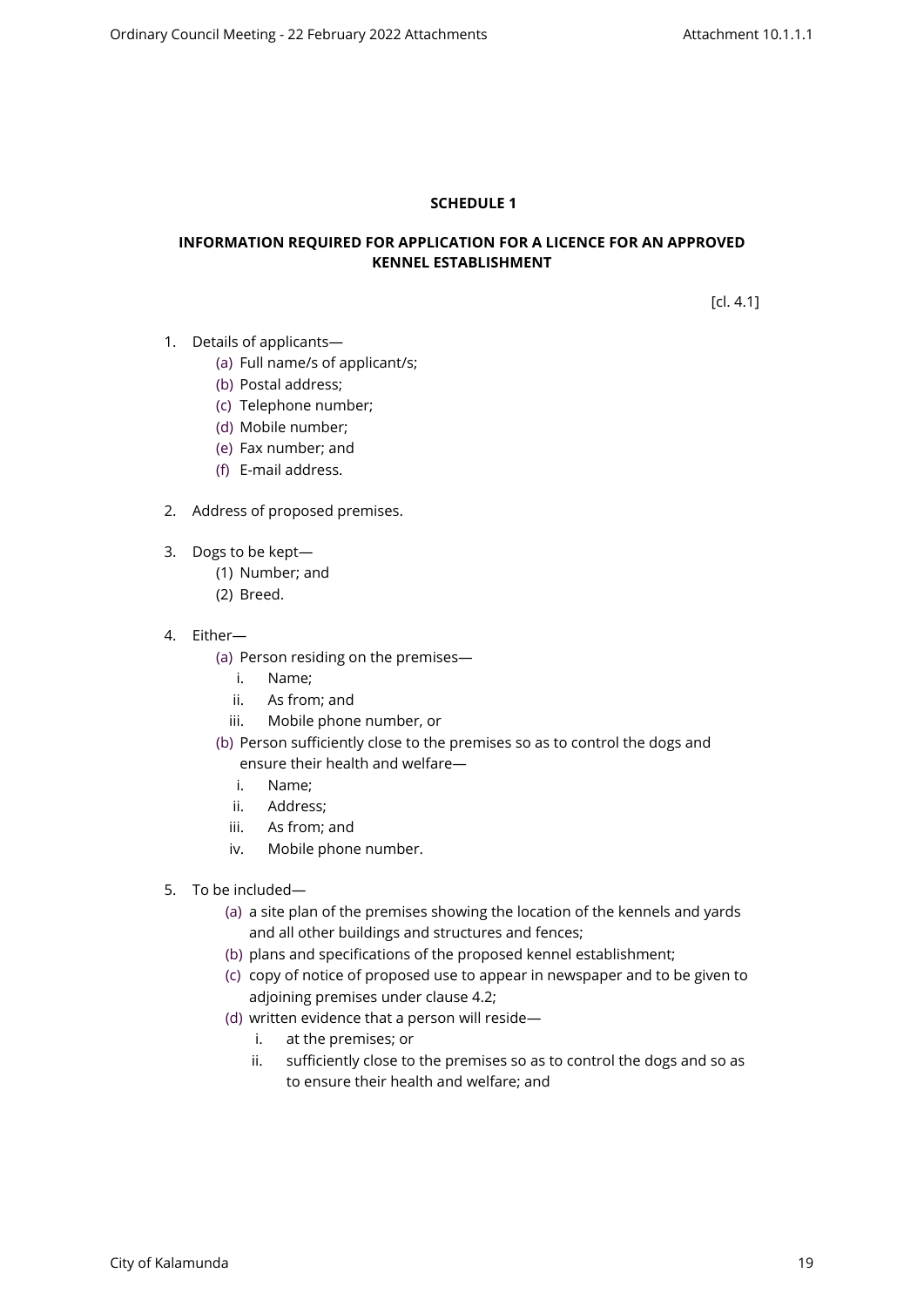- (e) if the person in item (d) is not the applicant, written evidence that the person is a person in charge of the dogs.
- 6. Signature of applicant/s.
- 7. Date.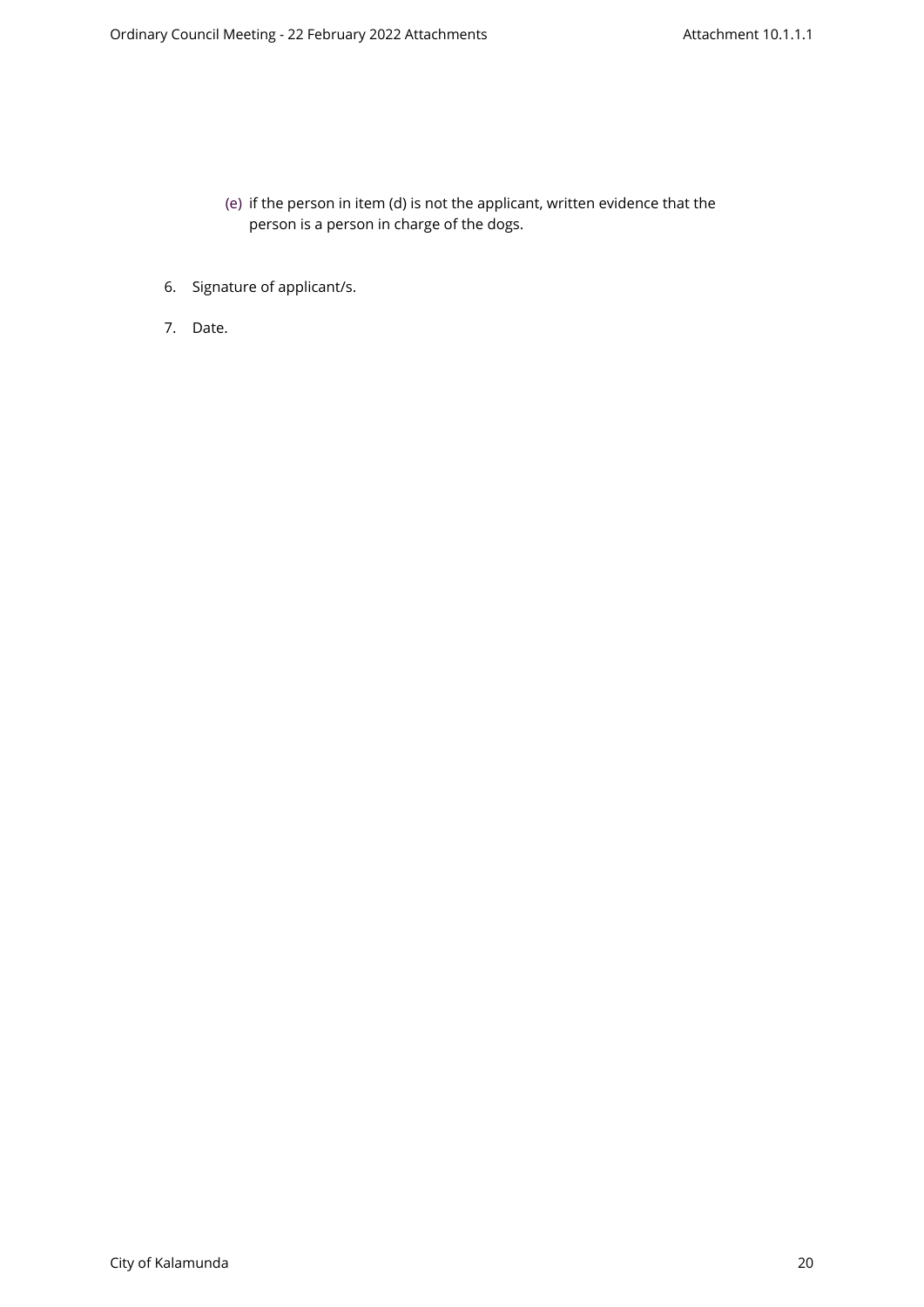## <span id="page-18-0"></span>**SCHEDULE 2**

### **CONDITIONS OF A LICENCE FOR AN APPROVED KENNEL ESTABLISHMENT**

[cl. 4.7]

An application for a licence for an approved kennel establishment may be approved subject to the following conditions—

- (a) each kennel, unless it is fully enclosed, must have a yard attached to it;
- (b) each kennel and each yard must be at a distance of not less than—
	- (i) 25 metres from the front boundary of the premises and 5 metres from any other boundary of the premises;
	- (ii) 10 metres from any dwelling; and
	- (iii) 25 metres from any church, school room, hall, factory, dairy or premises where food is manufactured, prepared, packed or stored for human consumption;
- (c) each yard for a kennel must be kept securely fenced with a fence constructed of link mesh or netting or other materials approved by the local government;
- (d) the minimum floor area for each kennel must be calculated at 2.5 times the length of the breed of dog (when it is fully grown), squared, times the number of dogs to be housed in the kennel and the length of the dog is to be determined by measuring from the base of the tail to the front of its shoulder;
- (e) the floor area of the yard attached to any kennel or group of kennels must be at least twice the floor area of the kennel or group of kennels to which it is attached;
- (f) the upper surface of the kennel floor must be—
	- (i) at least 100 millimetres above the surface of the surrounding ground;
	- (ii) smooth so as to facilitate cleaning;
	- (iii) rigid;
	- (iv) durable;
	- (v) slip resistant;
	- (vi) resistant to corrosion;
	- (vii) non-toxic;
	- (viii) impervious;
	- (ix) free from cracks, crevices and other defects; and
	- (x) finished to a surface having a fall of not less than 1 in 100 to a spoon drain which in turn must lead to a suitably sized diameter sewerage pipe which must be properly laid, ventilated and trapped in accordance with the health requirements of the local government;
- (g) all kennel floor washings must pass through the drain in item  $(f)(x)$  and must be piped to approved apparatus for the treatment of sewage in accordance with the health requirements of the local government;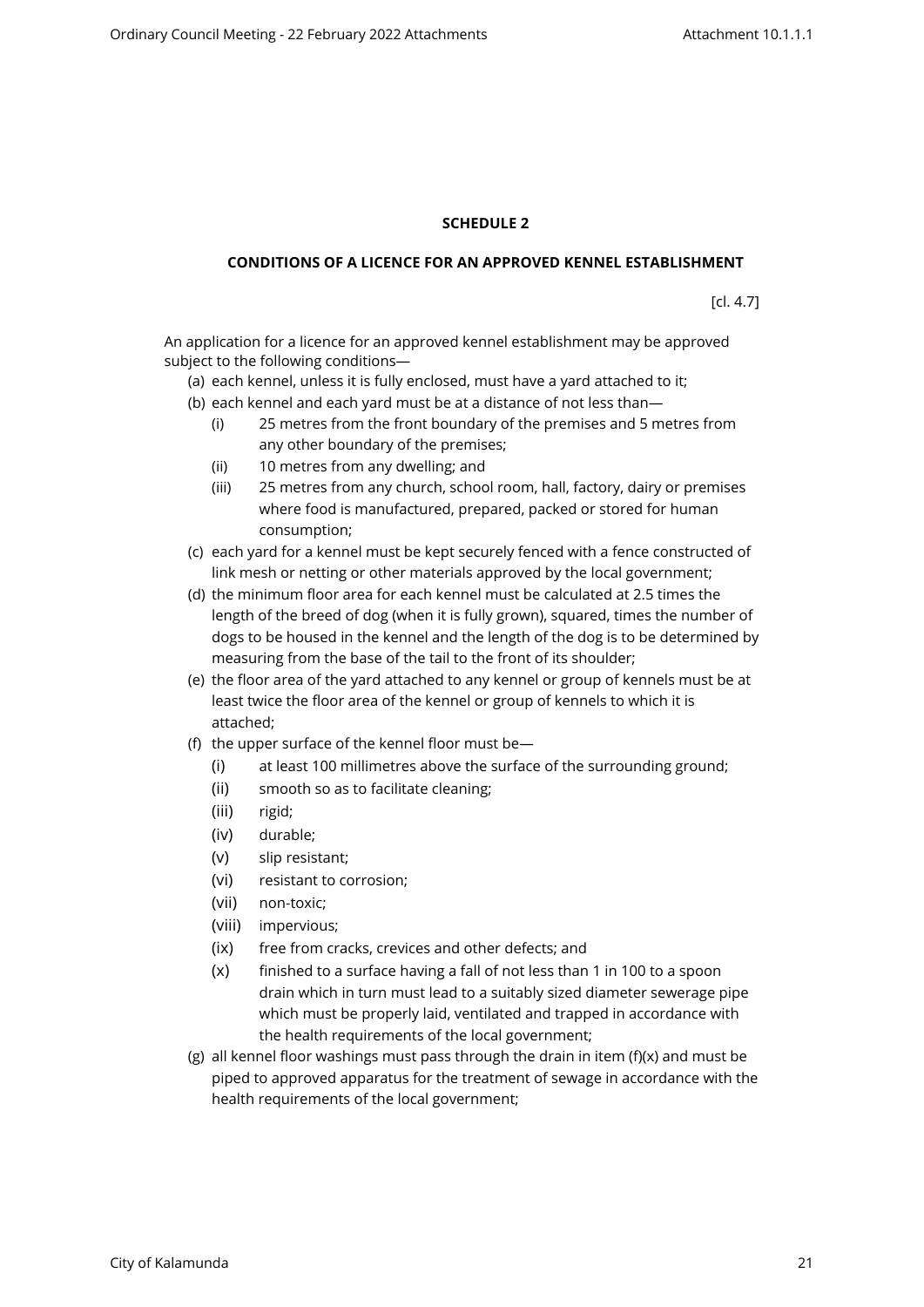- (h) the kennel floor must have a durable up-stand rising 75 millimetres above the floor level from the junction of the floor and external and internal walls, or internal walls must be so constructed as to have a minimum clearance of 50 millimetres from the underside of the bottom plate to the floor;
- (i) where a yard is to be floored, the floor must be constructed in the same manner as the floor of any kennel;
- (j) from the floor, the lowest internal height of a kennel must be, whichever is the lesser of—
	- (i) 2000 millimetres; or
	- (ii) four times the height of the breed of dog in the kennel, when it is fully grown, measured from the floor to the uppermost tip of its shoulders while in a stationary upright position;
- (k) the walls of each kennel must be constructed of concrete, brick, stone or framing sheeted internally and externally with good quality new zincalume or new prefinished colour coated steel sheeting or new fibrous cement sheeting or other durable material approved by the local government;
- (l) all external surfaces of each kennel must be kept in good condition;
- (m) the roof of each kennel must be constructed of impervious material;
- (n) all kennels and yards and drinking vessels must be maintained in a clean condition and must be cleaned and disinfected when so ordered by an authorised person;
- (o) all refuse, faeces and food waste must be disposed of daily into the approved apparatus for the treatment of sewage;
- (p) noise, odours, fleas, flies and other vectors of disease must be effectively controlled;
- (q) suitable water must be available at the kennel via a properly supported standpipe and tap; and
- (r) the licensee or the person nominated in the application for a licence, must, in accordance with the application for the licence, continue to reside—
	- (i) at the premises; or
	- (ii) in the opinion of the local government, sufficiently close to the premises so as to control the dogs, and to ensure their health and welfare.